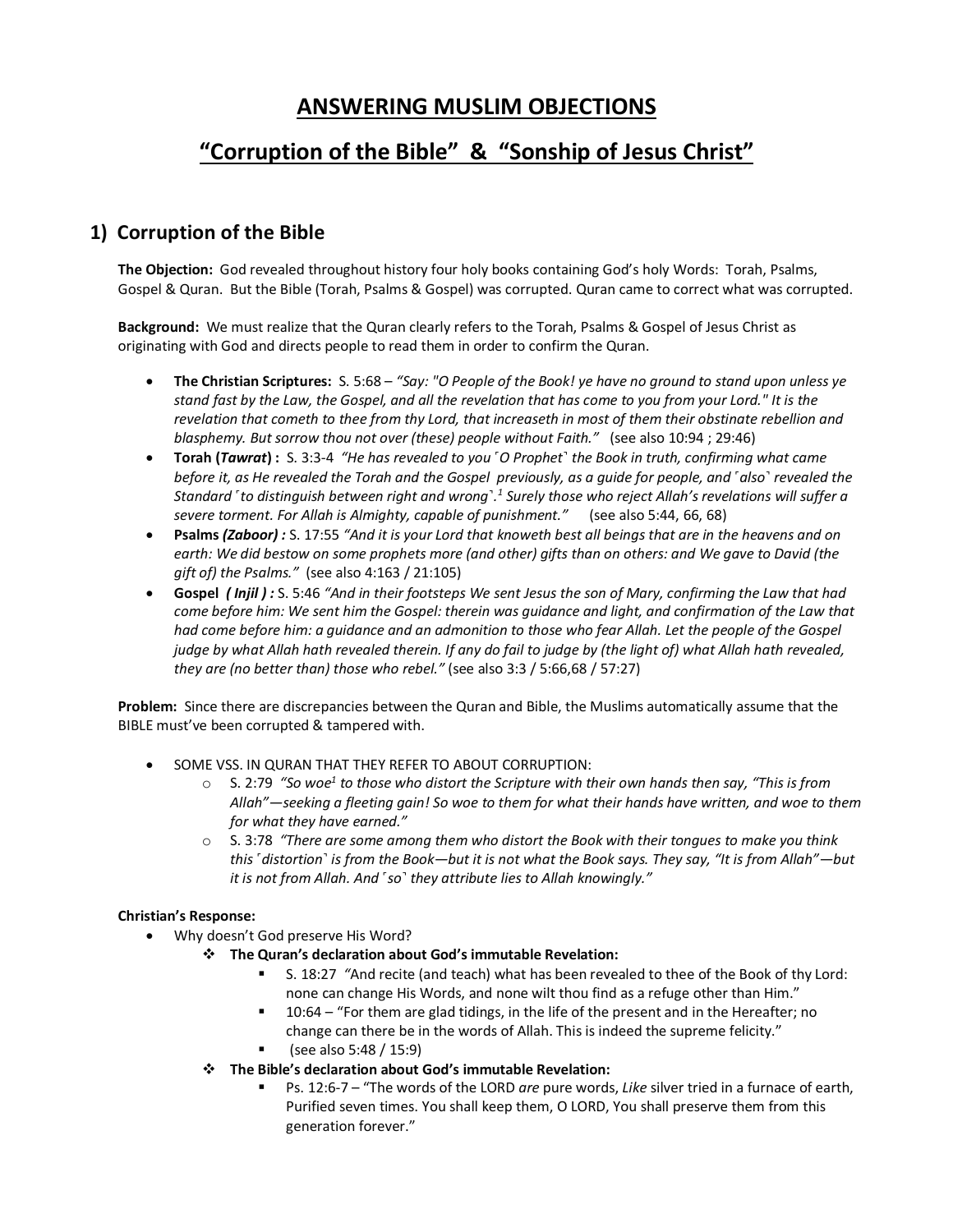- § Is. 40:6-8 "The voice said, "Cry out!" And he said, "What shall I cry?" "All flesh *is* grass, And all its loveliness *is* like the flower of the field. The grass withers, the flower fades, Because the breath of the LORD blows upon it; Surely the people *are* grass. The grass withers, the flower fades, But the word of our God stands forever."
- § Matt. 5:17-18 ""Do not think that I came to destroy the Law or the Prophets. I did not come to destroy but to fulfill. For assuredly, I say to you, till heaven and earth pass away, one jot or one tittle will by no means pass from the law till all is fulfilled." (also Matt. 24:35)
- § Luke 24:44-47 "Then He said to them, "These *are* the words which I spoke to you while I was still with you, that all things must be fulfilled which were written in the Law of Moses and *the* Prophets and *the* Psalms concerning Me. And He opened their understanding, that they might comprehend the Scriptures. Then He said to them, "Thus it is written, and thus it was necessary for the Christ to suffer and to rise from the dead the third day, and that repentance and remission of sins should be preached in His name to all nations, beginning at Jerusalem."
- § Rev. 22:18-19 "For I testify to everyone who hears the words of the prophecy of this book: If anyone adds to these things, God will add to him the plagues that are written in this book; and if anyone takes away from the words of the book of this prophecy, God shall take away his part from the Book of Life, from the holy city, and *from* the things which are written in this book."
- Why would God direct people to read a corrupt book & judge the Quran by a corrupt book?
- WHO? WHEN? HOW? WHAT changed? Portions, verses, words, stories?
- THE BIBLE has overwhelming manuscript evidence. It has the most of any written document in history! We have MSS of the NT that pre-date 632 AD, showing us that it conflicts & disagrees with the Quran.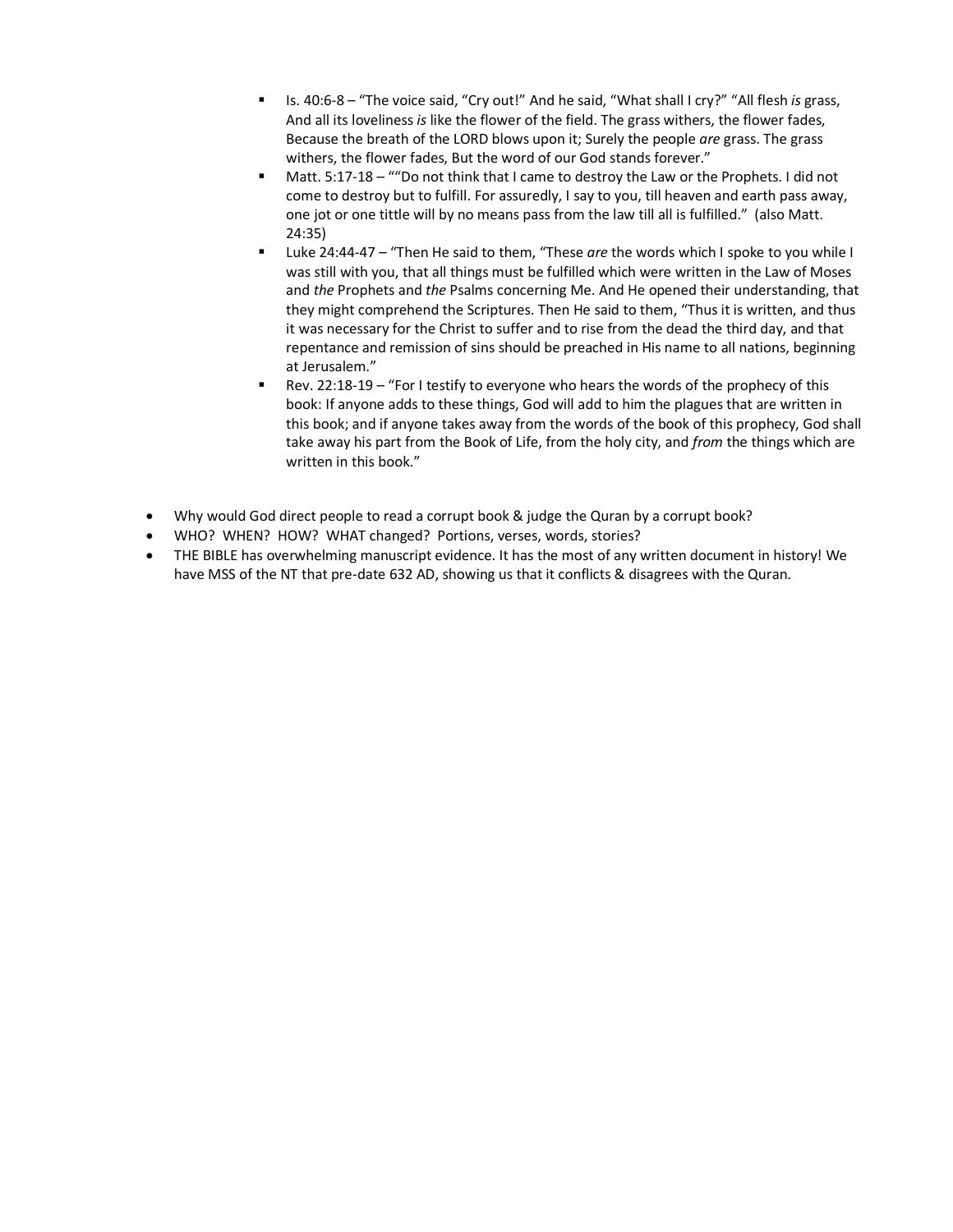## **2) Son of God**

**The Objection:** Allah has no children, so Jesus can't be the Son of God!

**Background:** The Quran strongly emphasizes the oneness of God and condemns the belief that Jesus is the Son of God.

- S. 112:1-4 *"Say: He is Allah, the One and Only; Allah, the Eternal, Absolute; He begetteth not, nor is He begotten; And there is none like unto Him."* (see also below S. 19:35 / 23:91)
	- o 19:34-35 *"That is Jesus, son of Mary. ˹And this is˺ a word of truth, about which they dispute. It is not for Allah to take a son! Glory be to Him. When He decrees a matter, He simply tells it, "Be!" And it is!"*
	- o *23:91 – "Allah has never had ˹any˺ offspring, nor is there any god besides Him. Otherwise, each god would have taken away what he created, and they would have tried to dominate one another. Glorified is Allah above what they claim!"*
- S. 9:30-31 *"The Jews call 'Uzair a son of Allah, and the Christians call Christ the son of Allah. That is a saying from their mouth; (in this) they but imitate what the unbelievers of old used to say. Allah's curse be on them: how they are deluded away from the Truth! They have taken their rabbis and monks as well as the Messiah, son of Mary, as lords besides Allah,1 even though they were commanded to worship none but One God. There is no god ˹worthy of worship˺ except Him. Glorified is He above what they associate ˹with Him˺!"* (see also below 4:171 / 6:101 / 10:68-69 / 17:111)
	- o 4:171 *"O People of the Book! Do not go to extremes regarding your faith; say nothing about Allah except the truth.1 The Messiah, Jesus, son of Mary, was no more than a messenger of Allah and the fulfilment of His Word through Mary and a spirit ˹created by a command˺ from Him.2 So believe in Allah and His messengers and do not say, "Trinity." Stop!—for your own good. Allah is only One God. Glory be to Him! He is far above having a son! To Him belongs whatever is in the heavens and whatever is on the earth. And Allah is sufficient as a Trustee of Affairs."*
	- o 6:101 *"He is˺ the Originator of the heavens and earth. How could He have children when He has no mate? He created all things and has ˹perfect˺ knowledge of everything." [Quran obviously is assuming "children" in relation to God are only in the physical sense.]*
	- o 10:68-69 *"They1 say, "Allah has offspring."2 Glory be to Him! He is the Self-Sufficient. To Him belongs whatever is in the heavens and whatever is on the earth. You have no proof of this! Do you say about Allah what you do not know? Say, ˹O Prophet,˺ "Indeed, those who fabricate lies against Allah will never succeed."*
	- o 17:111 *"And say, "All praise is for Allah, Who has never had ˹any˺ offspring;1 nor does He have a partner in ˹governing˺ the kingdom;2 nor is He pathetic, needing a protector.3 And revere Him immensely."*
- IMPORTANT NOTE IN ARABIC LANGUAGE: In every one of these verses from the Quran, the Arabic word which is used in reference to "son" or "beget" or "offspring" is the Arabic word WALAD. Only one verse, Surah 9:30, uses a different Arabic word, which is IBN.

### **Christian's Response:**

- Ask Muslims: "What do you think Christians mean when we say Jesus is the Son of God?"
- Physical sonship : Christians everywhere agree completely with Muslims!
- "Son of God" is a term that describes a unique & spiritual relationship between God the Father and God the Son, that is: two facets of God's single essence. The term in the Bible "son of" can mean "same nature as" & "equivalence with". This term doesn't ALWAYS carry a literal or biological meaning. It can also carry a metaphorical meaning.

### **A. Examples in the Arabic & English Languages**

- v *"Ibn Asabeel" in Arabic means "wayfarer" or lit. "son of the road or path", which is found in the Quran.*
	- § S. 2:177 "It is not righteousness that ye turn your faces Towards east or West; but it is righteousness- to believe in Allah and the Last Day, and the Angels, and the Book, and the Messengers; to spend of your substance, out of love for Him, for your kin, for orphans, for the needy, for the wayfarer…."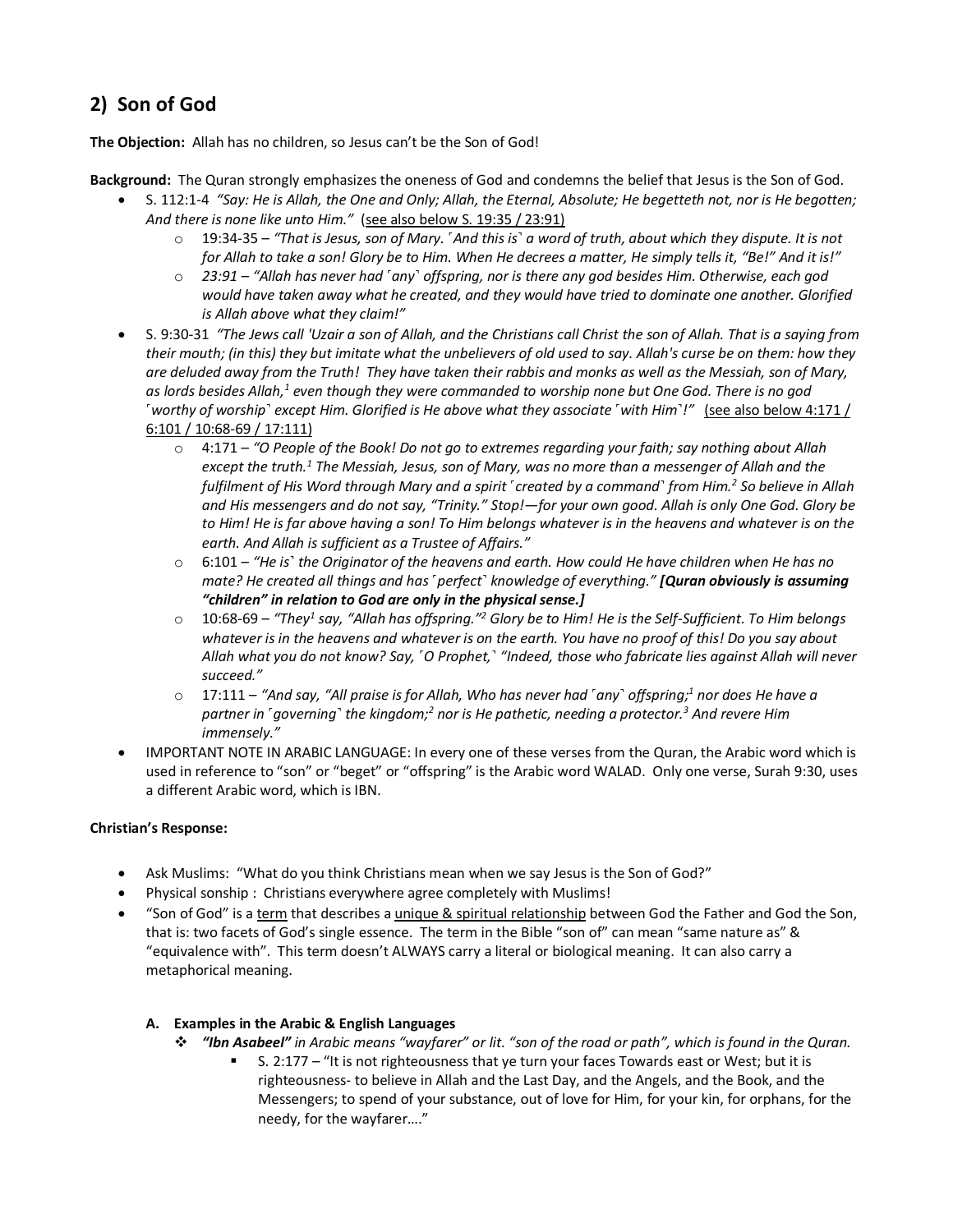- v *"Son of Egypt" in Arabic "Ibn Masr"* , similarly, means a man from Egypt not a man begotten from the marriage of Turkey and Iran.
- v *"Oum al-Dounya" in Arabic "Mother of the World", is an expression referring to Egypt & all the country's achievements.*
- v *"Son of Satan" in Arabic "Ibn Shaitan",* which isn't literal, but means a person is behaving like or has the nature of Satan.
- v *The Quran itself uses metaphorical language for Jesus, calling him a "Word" from God.* Surah 3:45 *"Behold! the angels said: "O Mary! Allah giveth thee glad tidings of a Word from Him: his name will be Christ Jesus, the son of Mary, held in honour in this world and the Hereafter and of (the company of) those nearest to Allah;"*
- v **The Arabic language has two words for "son":** *ibn (***metaphorical) and** *walad* **(literal).** Jesus is a Son in the *ibn* sense.
- v **The Quran affirms that God could have a son, if desired:** S. 39:4 *"Had Allah wished to take to Himself a son, He could have chosen whom He pleased out of those whom He doth create…"* Though S. 6:101 appears contradictory – implying that it would be impossible for God to have a son – 39:4 still remains.
- v **"Brainchild" term in English ,** means a product of one's creative effort; an original plan or invention…for ex. The iPhone is the brainchild of Steve Jobs.
- B. **The Bible is full of metaphorical statements.** ("*Metaphor*" = Websters: : a figure of speech in which a word or phrase literally denoting one kind of object or idea is used in place of another to suggest a likeness or analogy between them (as in drowning in money); figurative language
	- v Isaiah 64:8 But now, O LORD, You are our Father, We are the clay, and You our potter; And all of us are the work of Your hand.
	- $\cdot \cdot$  Psalm 62:2 He only is my rock and my salvation, My stronghold; I shall not be greatly shaken.
	- v Jn. 8:42-44 Jesus said to them, "If God were your Father, you would love Me, for I proceeded forth and came from God; nor have I come of Myself, but He sent Me. "Why do you not understand My speech? Because you are not able to listen to My word. "You are of your father the devil, and the desires of your father you want to do. He was a murderer from the beginning, and does not stand in the truth, because there is no truth in him. When he speaks a lie, he speaks from his own resources, for he is a liar and the father of it.
	- v Revelation 19:7 "Let us rejoice and be glad and give the glory to Him, for the marriage of the Lamb has come and His bride has made herself ready."
	- \* The seven "I AM" self-descriptive statements about Jesus. (revealing His deity)
		- o >>> QURAN ALSO CONTAINS MANY METAPHORICAL STATEMENTS <<<
			- o S. 20:5 "(Allah) Most Gracious is on the throne (of authority)."
			- $\circ$  3:73 ""...All bounties are in the hand of Allah: He granteth them to whom He pleaseth:..."
			- o 2:115 "To Allah belong the east and the West: Whithersoever ye turn, there is the presence (face) of Allah. For Allah is all-Pervading, all-Knowing."

#### **C. The OT and NT gives clear testimony that God has a Son. The Son of God is recognized as worshipped, with honor, majesty…thus, as God in nature.**

- $\div$  2 Sam. 7:12-15 : by Samuel
- $\bullet$  Ps. 2:1-12 : by David
- $\div$  Prov. 30:1-4 : by Agur
- $\cdot \cdot$  Isaiah 9:6-7 : by Isaiah
- $\cdot \cdot$  Dan. 3:23-25 : by Daniel
- v Matt. 3:17 : God the Father speaks
- $\cdot \cdot$  Mk. 5:5-7 : by demons
- $\cdot \cdot$  " 15:38-39 : by centurion soldier
- $\cdot \cdot$  Lk. 1:26-33 : by angel Gabriel
- $\div$  Heb. 1 : superiority of Jesus